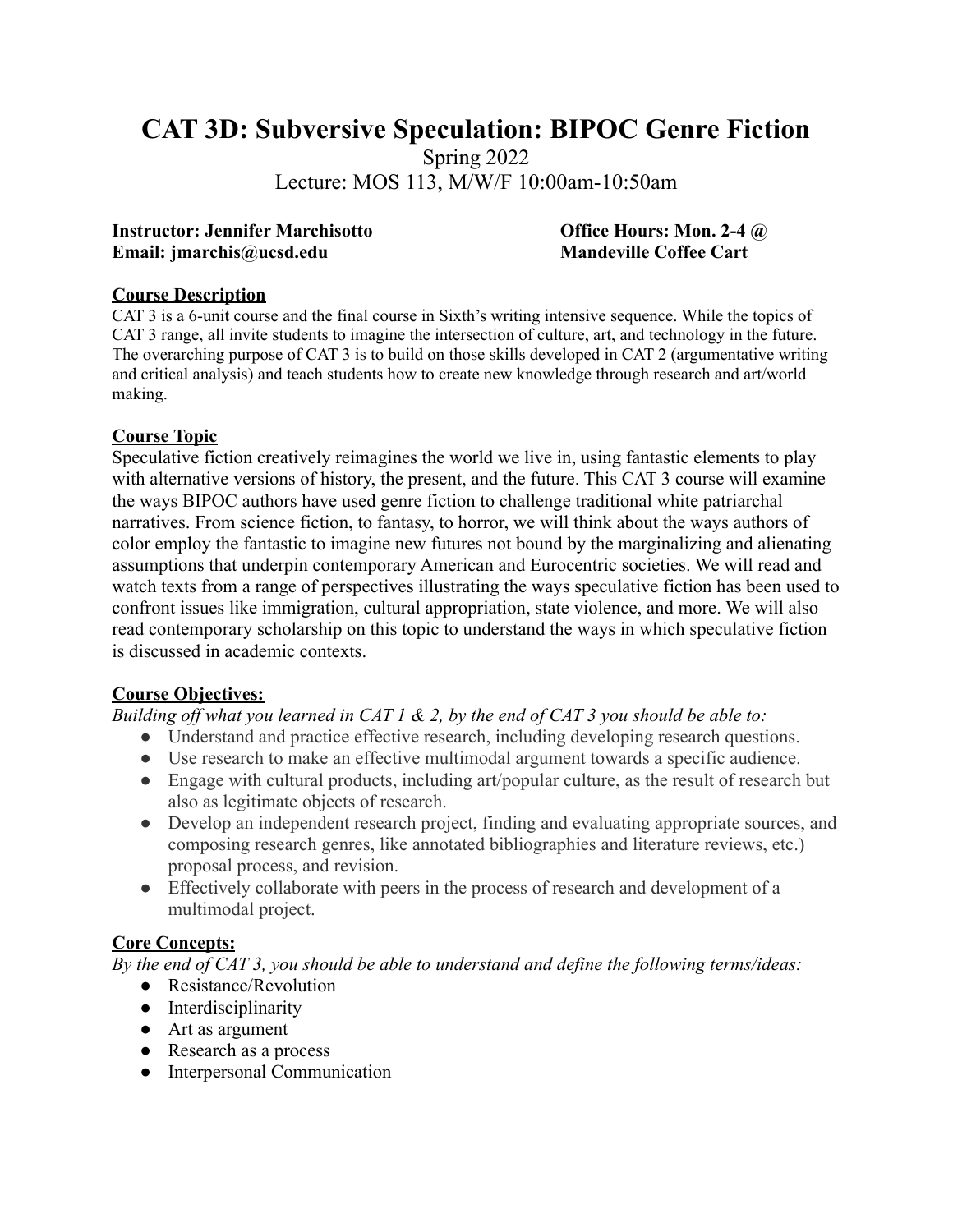# **Required Texts and Technology:**

- *● The Deep* by Rivers Solomon, available through the UCSD Bookstore
- *They Say, I Say* CAT Edition

# **Program Policies**

### **On Inclusion and Creating an Equitable Classroom:**

Please note that in this class, we will discuss the politics of race, and gender, among other intersections of identity, such as class, ability, and sexuality. These conversations can be difficult, thus, I expect you to practice respect, listening, patience, and kindness with and towards each other. This includes how you speak to both me (your professor), your TA, and your fellow classmates. In this course, your ideas may be challenged and I ask that you are open to that challenge, meeting it with intellectual curiosity, respect for others' ideas and experiences, and empathy. I believe that ethical argumentation is imperative to a civil and just society and that is a value that I hope we form, instill, and engage with in this course. This is all to say, disagree with each other, with me, with your TA, but do so in a way that respectfully engages the other person's ideas.

### **Etiquette and Conduct**

CAT students are expected to comply with the UCSD [Principles of Community.](https://ucsd.edu/about/principles.html) In light of the on-going impact COVID-19 is having on all of our lives, please find below additional information on respectful engagement as part of both in-person and remote classroom spaces.

- Be respectful and kind to classmates and the instructor at all times. Our class will often deal with sensitive issues. While I neither expect nor wish students to always agree on ideas, differences of opinion need to be discussed considerately. Any individual who, as a result of their words or behavior, silences their classmates will be held accountable.
- *Respect Diversity.* Be sensitive to the rich and diverse, multi-cultural community in which we are participating, and show respect to authors and fellow attendees at all times. Please avoid any language that is—or that could be construed as—offensive toward others. Racist, sexist, and heterosexist comments are unacceptable, as are derogatory and/or sarcastic comments and jokes directed at religious beliefs, disabilities, weight, and age.
- Remember that it may sometimes be difficult to understand tone in written responses and consider how your audience might interpret your response in a remote context.
- If any student posts content to the course website that violates UCSD's Principles of Community, the post will be removed and your instructor will reach out to the author via email to discuss the issue.

#### **Accommodations:**

Everyone should have the opportunity to succeed and learn during our time together. My goal is to make full participation and success in this class accessible to all students. If there is any feature of this course, from the readings to the assignments to the way we work together in class, that could be made more accessible to you, please discuss it with me as soon as possible. I am willing to consider any modification that will enable you to experience the class more effectively. You do *not* have to disclose or document any disability or illness, physical or mental, to me or to anyone else in order to discuss accommodations with me.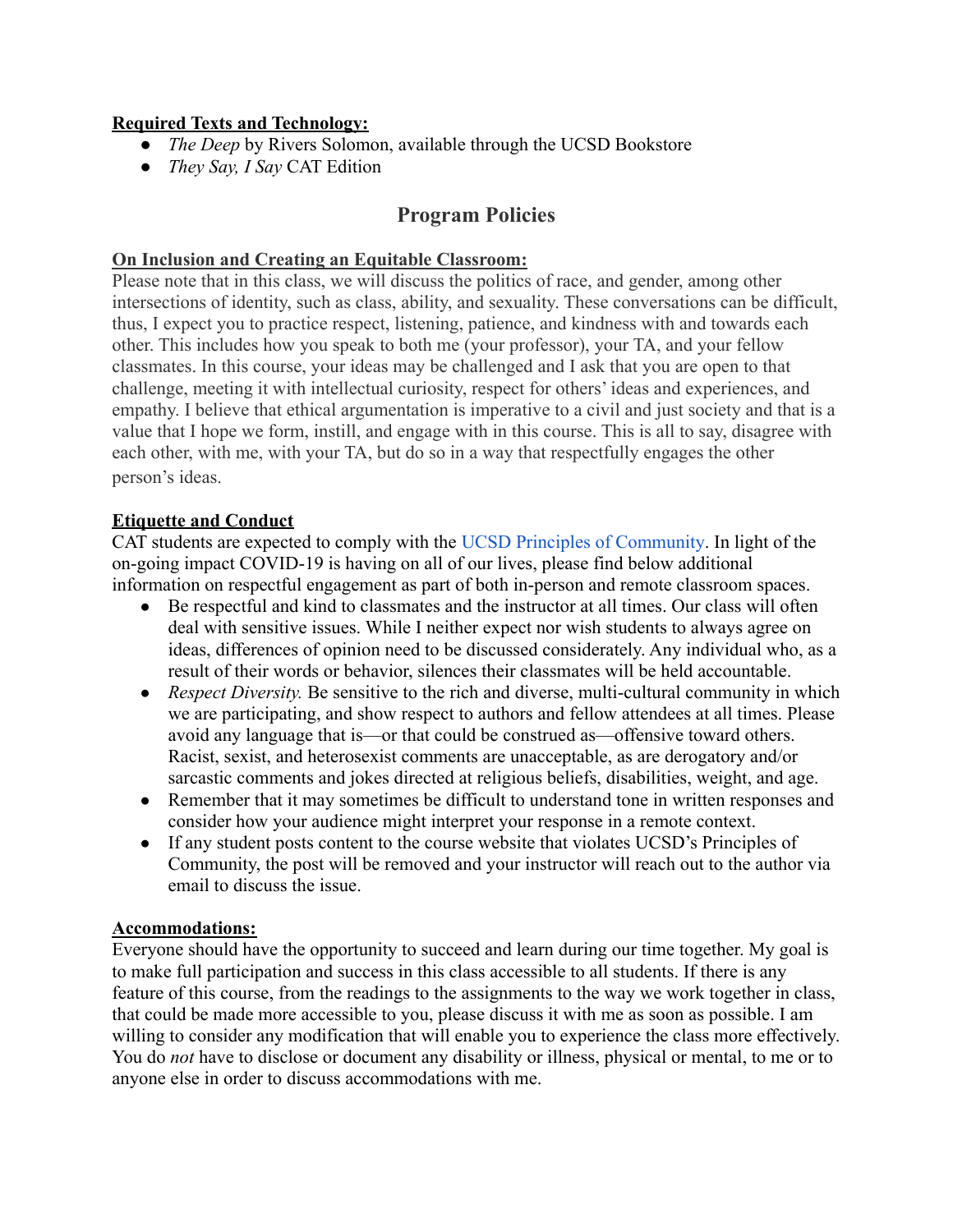In addition, there are many resources available to you through UCSD. The peer tutors at the Writing Center can help you with any writing assignment at any stage of the writing process, from brainstorming to final revisions. The Office of Academic Support & Instructional Services (OASIS) offers tutoring and support in both academic subjects and study skills. Both of these resources exist to help you get the most out of your education, and are highly recommended for *all* students. If you have a documented disability, the Office for Students with Disabilities (OSD) can support you in identifying and requesting relevant accommodations. Contact the OSD for further information: http://disabilities.ucsd.edu

According to the Office for Students with Disabilities (OSD), "Students requesting accommodations for this course due to a disability must provide a current Authorization for Accommodation (AFA) letter issued by the OSD. Students are required to present their AFA letters to the MCWP Program Representative/OSD liaison in advance so that accommodations can be arranged." Contact OSD at (858) 534-4382, osd@ucsd.edu. Per university policy, OSD accommodations are not retroactive. The CAT OSD liaison is Lynette Brossard: [lbrossard@ucsd.edu](mailto:lbrossard@ucsd.edu).

# **Communication**

In CAT, it is our hope that in this course we will develop a supportive learning community that fosters discussion, engagement, and excitement. Often, we will engage in the course material through the sharing of ideas, questions, and personal experiences. "Honesty, listening for understanding, a willingness to share your ideas, and respect for self and others" are basic guidelines that can help create a positive learning environment. Your participation and feedback is important to the success of the course and I welcome your thoughts throughout the term on how we might improve class processes that will encourage effective communication and dialogue.

# **Discrimination and Harassment**

Please see Canvas for [UCSD's Principles of Community](https://ucsd.edu/about/principles.html) for a description of your campus's commitments.

# **CalFresh & Basic Needs Information**

If you are facing food insecurity, we encourage you to contact **calfresh@ucsd.edu**, call (858) 246-5581, or visit the [CalFresh Website](https://basicneeds.ucsd.edu/food-security/calfresh/index.html). For more information on food and housing resources, please visit the [Basic Needs Center](https://basicneeds.ucsd.edu/) or **The HUB Basic Needs Center** located at the Original Student Center, Building A, Room E-100, to the left of the Triton Food Pantry.

# **Assignment Submission and Late Work**

- All major assignments require you to submit a rough draft before the final due date. While the draft is not graded as such, not submitting a draft will result in failing the assignment.
- In order to receive a letter grade, all assignments must be submitted through Turnitin on Canvas.
- For each day work is late, your grade on that assignment goes down by ⅓ of a letter. If the assignment is more than a week late, you will receive an F.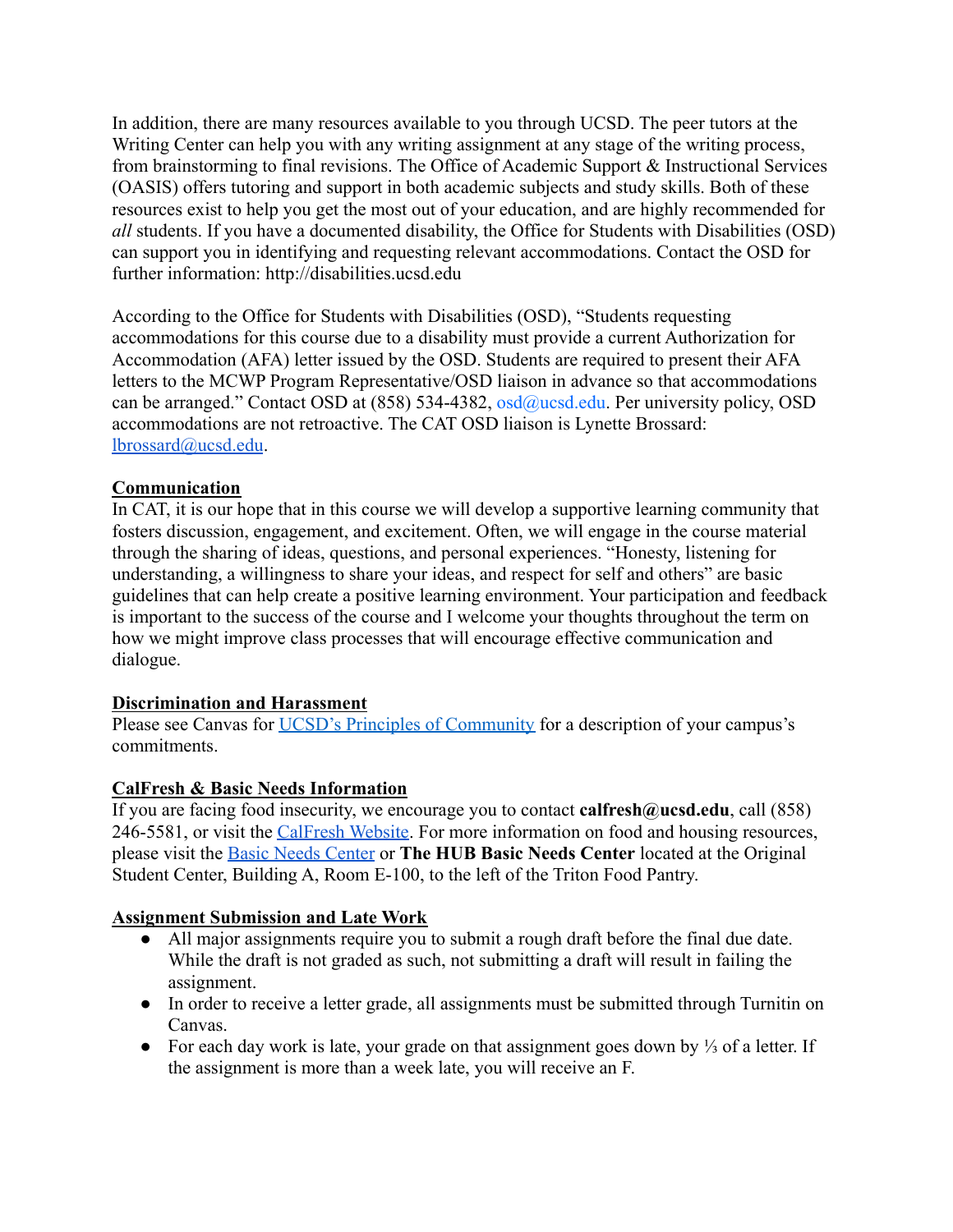# **Academic Integrity**

UCSD has a university-wide Policy on Integrity of Scholarship, published annually in the General Catalog, and online [https://academicintegrity.ucsd.edu/.](https://academicintegrity.ucsd.edu/) All students must read and be familiar with this Policy. All suspected violations of academic integrity will be reported to UCSD's Academic Integrity Coordinator. Students found to have violated UCSD's standards for academic integrity may include suspension or dismissal, and academic sanctions may include failure of the assignment or failure of the course.

### **Course Policies**

### **Peer Review, Self-Evaluation, and Reflection**

Self-assessment, reflection, and collaboration are core components of the first year writing program at UCSD. In this class (and CAT broadly), you will do a fair amount of peer review, revision, working in groups, and reflection on your work. That is, be prepared both to receive and offer constructive criticism and re-work your writing, presentations, etc.

- Peer Review will happen regularly, so be prepared to work with your peers and offer constructive critique and receive feedback.
- Revision will be a crucial component of each major assignment. Failure to revise an assignment and/or participate in peer review will lower your final assignment grade by ⅓ a letter grade.
- Self-Evaluations and Reflections are also a crucial part of this course. I will ask you to do reflections on your work throughout the term and a final reflective portfolio. If you fail to do a reflection, it will lower your final assignment grade by ⅓ a letter grade.

#### **Participation and Attendance**

Participation and attendance in lecture and discussion section are very important. Lecture attendance ensures that you understand and can ask questions about the specificities of your topic. Our lecture will also be interactive, and will involve a great deal of small group work. Discussion sections build community and provide a space to work through your ideas and engage with your peers. Work done during these times contributes to your overall participation grade as well as to your assignment grades.

If you must miss a lecture or discussion, please contact your peers and teaching assistant about what you miss.

#### *For Lecture and Section:*

- You are allowed 6 absences from lecture and 4 absences from discussion section (i.e. 2) weeks of CAT 3). For every additional absence, you will lose 1/3 a letter on your course grade.
- Arriving more than 10 minutes late for section two times counts as one absence.
- Overall, your health and well being should be the priority. If you have an emergency or if there are any extenuating circumstances that would cause you to miss more than two weeks of class, please let me and your TA know as soon as you are able so that we can make sure to provide any necessary support.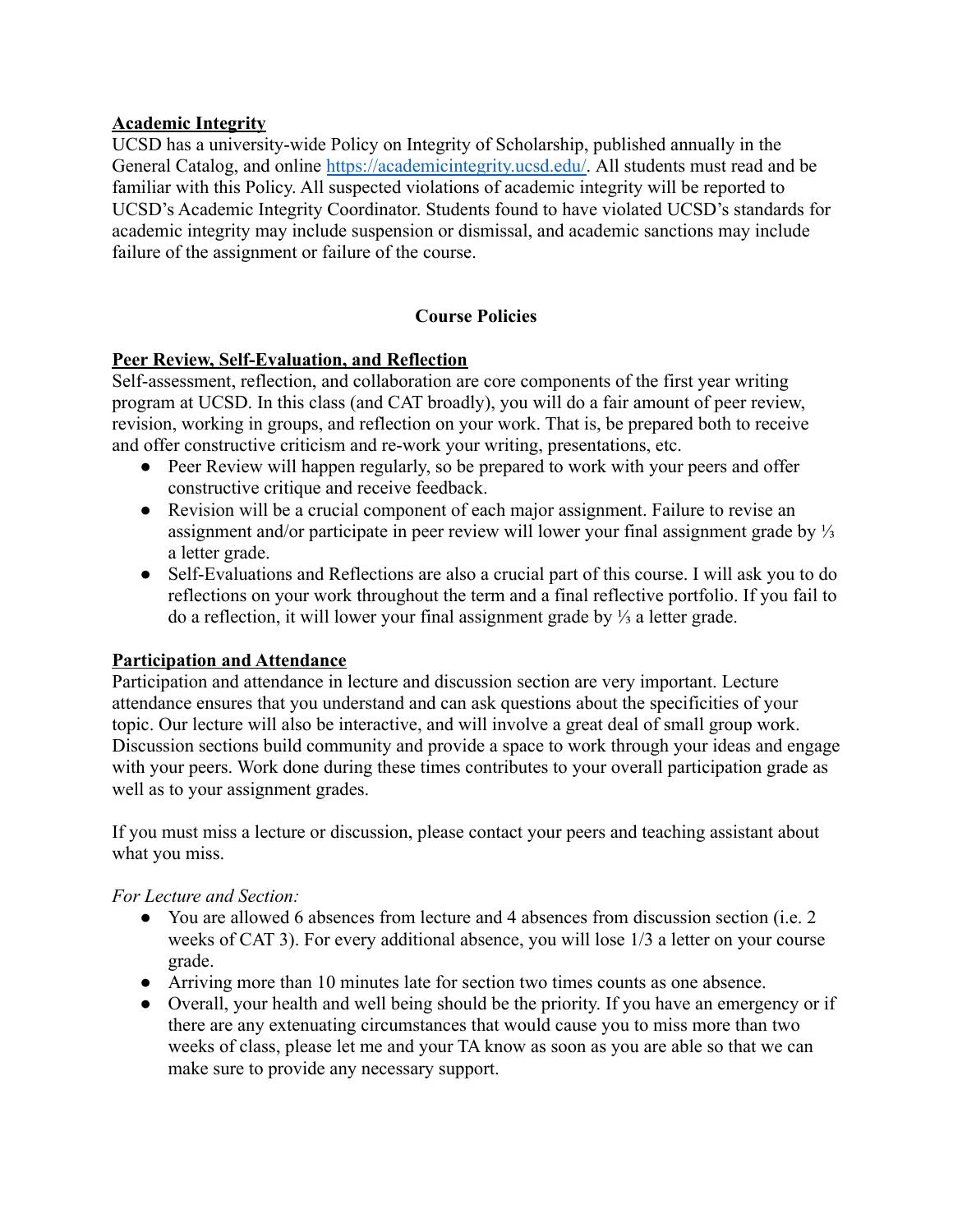### **Engagement**

CAT courses are designed to support and strengthen your communication and thinking skills. Your participation in the course is required for the development of these skills and will be assessed according to the following rubric:

**Excellent** (10)-You are well prepared for lecture and section, demonstrated by: having all your materials; consistently contributing to discussion; asking productive questions; listening actively and taking notes; engaging in group work; supporting and respecting other students; respecting TAs, the instructor and course material; attending office hours; coming to lecture and section on time and staying for the entire class time; taking responsibility for any work or material missed if absent; overall proactive.

**Good (9) -** You are usually prepared for lecture and section, demonstrated by: contributing to discussion; listening actively; engaging in group work; respecting other students; respecting TAs, the instructor, and course material; mostly coming to lecture and section on time and staying for the entire class time; overall responsible.

**Adequate (8) -** You are inconsistently prepared for lecture and section, demonstrated by: rarely contributing to discussion; missing materials; managing time poorly; working well with others, but unable to contribute fairly; respecting TAs, instructor, and course materials; mostly coming to lecture and section on time and staying for the entire class time; overall, inconsistent.

**Developing** (7) **-** You are physically present but mentally disengaged from the course, demonstrated by: never contributing to discussion in lecture or section; consistently coming to class late or leaving early; working well with others, but unable to contribute fairly; failing to develop any relationships with TAs and/or instructor; overall, disengaged.

**Unacceptable (5) -** You demonstrate through behavior and/or language that you are uninterested in learning; or, alternatively, you are regularly disrespectful of other students, TAs, the instructor, or course material.

# **Assignments and Grade Breakdown**

For our class, the assignments should build on one another. Your individual assignments are a chance for you to reflect on and synthesize your individual research. The group assignments are a space for you to collaborate with your peers, using your individual experiences to inform a collective, interactive, research project.

Individual Assignments - 50% (total)

- Literature Review (20%)
- Reading Journals (5 total,  $4\%$  each) (20% total)
- $\bullet$  Portfolio Reflection (10%)

#### Group Assignments - 40% (total)

- Major Research Project (Choose Your Own Adventure) (20%)
- Project Proposal (10%)
- Project Showcase (10%)

Engagement - 10%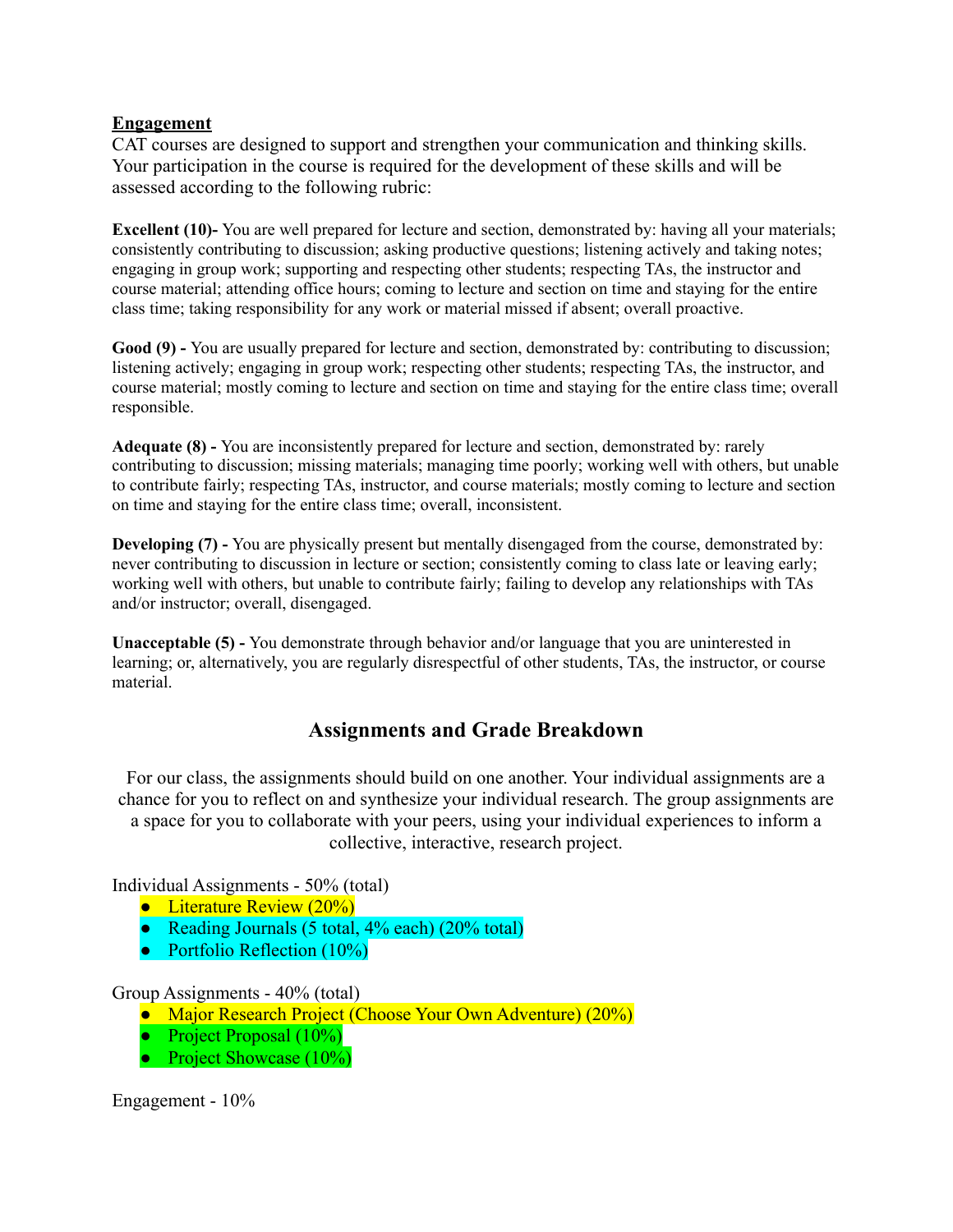# **Grading Policies**

- Failure to turn in the major writing assignments will result in a failure of the course, regardless of numerical grade.
- Grades are assigned by letter and correspond to specific numerical percentages. Limitations on possible points enable more effective holistic grading on essay assignments, as well as discourage arguments over points.

| Assignment<br><b>Type</b> | Excellent | Good      | Adequate     | Developing     | Incomplete or<br>Inappropriate |
|---------------------------|-----------|-----------|--------------|----------------|--------------------------------|
| Major                     | $A+ = 97$ | $B+ = 87$ | $C_{+} = 77$ |                | $F = 50$                       |
|                           | $A = 95$  | $B = 85$  | $C = 75$     | $D = 65$       |                                |
|                           | $A = 91$  | $B - 81$  | $C = 71$     |                |                                |
| Minor                     | 10        | 9         | 8            | 7              | 5                              |
| Complete/<br>Incomplete   | 10        |           |              | $\overline{0}$ |                                |

- For purposes of **final course grades** as calculated by Canvas's gradebook the following ranges will determine letter grades submitted to eGrades:
	- $O \left( A + (96.6 100) \right)$
	- $O \left( \frac{93.6 96.5}{2} \right)$
	- $O \left( A (89.6 93.5) \right)$
	- $O = B + (86.6 89.5)$
	- $O$  B (83.6-86.5)
	- $O$  B- (79.6-83.5)
	- $O \left( + (76.6 79.5) \right)$
	- $O (73.6 76.5)$
	- $O \quad C (69.6 73.5)$
	- $O$  D (60-69.5)
	- $O$  F (0-59.9)
- If you feel as though you earned a grade different than what you received on an assignment you may request a regrade. All disputes over grades must be conducted according to the following guidelines:
	- **○ Wait 48 hours after receiving a grade before disputing it.**
	- Contact your TA for an appointment to discuss the grade.
	- Attend your appointment having read the TA's comments and the CAT rubric thoroughly.
	- Only after you have discussed your essay with your TA may you request a regrade from the course instructor. To request a regrade you must write a letter to the instructor stating your case and providing specific evidence as to why you believe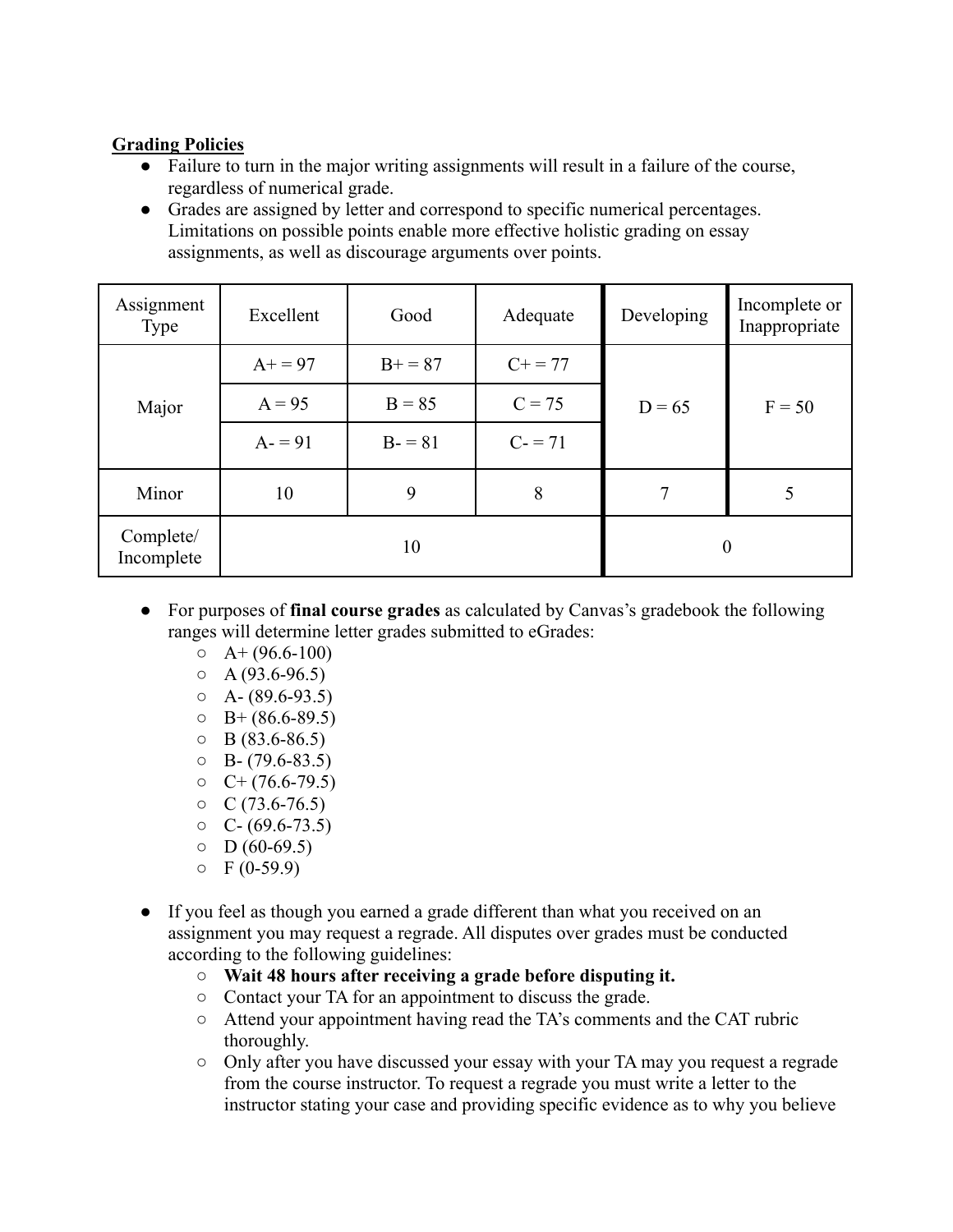your grade should be changed. Such evidence must discuss elements of your writing, including thesis, use of analysis, organization, and argumentation.

 $\circ$  I will review your letter and the assignment(s) in question and make a decision based on that evidence. However, please note that I reserve the right to lower your grade should I feel your TA has graded too generously.

# **TA Information**

| <b>TA</b> Name       | Section #       | Day/Time      | Location       | Email             |
|----------------------|-----------------|---------------|----------------|-------------------|
| Michael Ferrari      | D <sub>01</sub> | MW 8-8:50am   | Center 202     | mferrari@ucsd.edu |
| <b>Emily Yang</b>    | D <sub>02</sub> | MW 6-6:50pm   | Center 224A    | elyang@ucsd.edu   |
| Denise Rodriguez     | D <sub>03</sub> | MW 11-11:50am | <b>SSB 106</b> | dtrodrig@ucsd.edu |
| Aminta Dunn          | D <sub>04</sub> | MW 12-12:50pm | Center 223     | amdunn@ucsd.edu   |
| Denise Rodriguez     | D <sub>05</sub> | MW 1-1:50pm   | Center 223     | dtrodrig@ucsd.edu |
| Alissa Tu            | D <sub>06</sub> | MW 2-2:50pm   | Center 223     | amtu@ucsd.edu     |
| Jess Silbaugh-Cowdin | D <sub>07</sub> | MW 3-3:50pm   | Center 224B    | jsilbaug@ucsd.edu |
| Jess Silbaugh-Cowdin | D <sub>08</sub> | MW 4-4:50pm   | Center 224B    | jsilbaug@ucsd.edu |
| Ryne Heslin          | D <sub>09</sub> | MW 5-5:50pm   | Remote         | rheslin@ucsd.edu  |
| Ryne Heslin          | D10             | MW 8-8:50am   | Remote         | rheslin@ucsd.edu  |
| Michael Ferrari      | D11             | MW 9-9:50am   | Center 223     | mferrari@ucsd.edu |
| Aminta Dunn          | D <sub>12</sub> | MW 11-11:50am | Center 224A    | amdunn@ucsd.edu   |
| Neon Mashurov        | D13             | MW 2-2:50pm   | Center 208     | nmashuro@ucsd.edu |
| Neon Mashurov        | D14             | MW 3-3:50pm   | Center 224A    | nmashuro@ucsd.edu |
| Alissa Tu            | D15             | MW 4-4:50pm   | Center 208     | amtu@ucsd.edu     |
| <b>Emily Yang</b>    | D <sub>16</sub> | MW 5-5:50pm   | Center 208     | elyang@ucsd.edu   |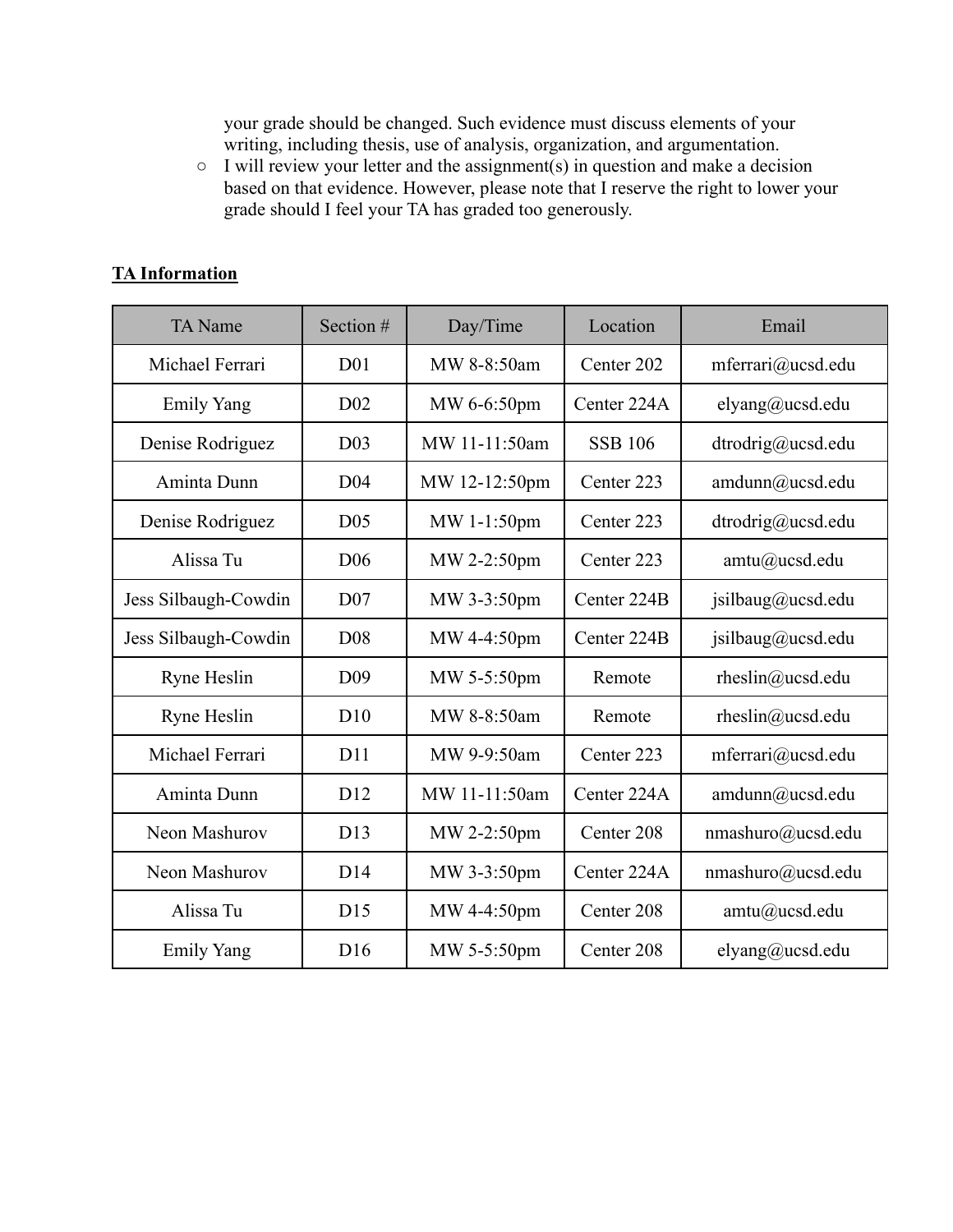# **Course Schedule**

# **All assignments are due by midnight on the day they are listed unless otherwise noted. When in doubt, check the prompts!**

\*\*PLEASE NOTE: Many of the readings in this class deal with content that may be triggering. The texts discuss topics such as violence, racism, sexism, and ableism among others. I will do my best to provide content warnings for specific readings; however, I cannot anticipate all potential triggers. If you have specific concerns about content please speak with me. I will not require you to disclose any specific information, but am happy to help you develop a strategy for engaging with the course materials in a safe way.\*\*

# **Week 1 - Introduction to the course and defining "Speculative Fiction"**

*Common readings for CAT 3*

Monday: Introduction to the course

- Homework:
	- Read Octavia Butler, "[A Few Rules for Predicting the](https://drive.google.com/file/d/1O32pmimj7hZNLNk3HKmAdkdLF0RnzW9W/view?usp=sharing) Future"
	- Read Walter Benjamin, "[Thesis on History"](https://www.marxists.org/reference/archive/benjamin/1940/history.htm)

Wednesday: Discuss Readings

- Homework:
	- Read Marek Oziewicz "[Speculative Fiction"](https://oxfordre.com/literature/view/10.1093/acrefore/9780190201098.001.0001/acrefore-9780190201098-e-78) from the Oxford Research Encyclopedia

Friday: Discuss readings, defining "Speculative Fiction"

- Homework:
	- Read "[Introduction](https://drive.google.com/file/d/1KQbbrnHWmy0oxCcszb8xwSWr4PF82bNG/view?usp=sharing)" by Sami Schalk
	- Listen to "[People of Color in Fantasy and Horror](https://www.youtube.com/watch?v=g_n_r8-BAK4)" (1 hour)
	- *Optional*: Read "[Black to the Future](https://drive.google.com/file/d/1TK1I8IEPB5VsCtk2ihT3W3uVQ17q0gDV/view?usp=sharing)" by Mark Dery

# **Week 2 - Genres of the Genre**

*TSIS Chapters for this week: Ch. 20 "Getting Started on Research"*

Monday: Afrofuturism

Homework:

- Watch "[Sci-fi Stories that Imagine a Future Africa](https://www.ted.com/talks/nnedi_okorafor_sci_fi_stories_that_imagine_a_future_africa?language=en)" Nnedi Okorafor *TED Talk*
- Read "[Africanfuturism Defined"](https://drive.google.com/file/d/1F2l6EOCGAj7f5WADvVgabtVPMdR8gqHr/view?usp=sharing) and "[Sunrise"](https://drive.google.com/file/d/13-H-OgHY35E4ooFJL7OfGz9vBTwiOm5D/view?usp=sharing) by Nnedi Okorafor

# Wednesday: Africanfuturism

- Homework:
	- Read "[Deus ex Machina: Tradition, Technology, and](https://drive.google.com/file/d/1Qoq_cku5bp3j23OE9EfnTligLwqSTRsc/view?usp=sharing) the Chicanafuturist Art of [Marion C. Martinez"](https://drive.google.com/file/d/1Qoq_cku5bp3j23OE9EfnTligLwqSTRsc/view?usp=sharing) by Catherine S. Ramírez

Friday: Chicana/chicanofuturism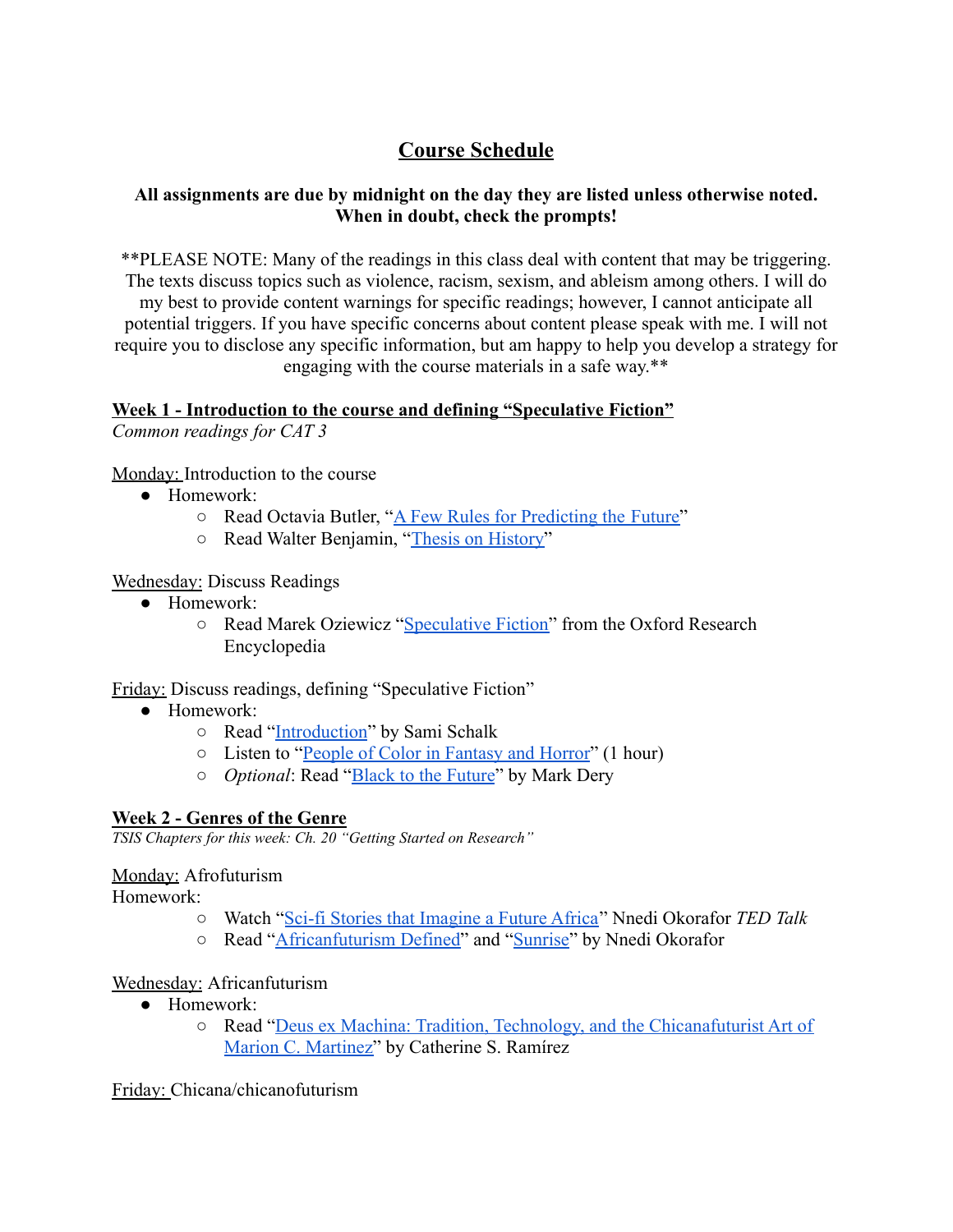# • DUE: Reading Journal #1

- Homework:
	- Read "[Metaphor and Materiality: Disability and Neo-Slave](https://drive.google.com/file/d/1NIx6_Gz3oeLNii4ng4Vz757BDmQby-Oy/view?usp=sharing) Narratives" by Sami Schalk
	- *○ Optional*: Read "[The Past, Conditionally: Alternative](https://www.historians.org/publications-and-directories/perspectives-on-history/january-2016/the-past-conditionally-alternative-history-in-speculative-fiction#:~:text=Alternative%20history%20is%20a%20subgenre,diverge%20from%20its%20known%20course.) History in Speculative [Fiction](https://www.historians.org/publications-and-directories/perspectives-on-history/january-2016/the-past-conditionally-alternative-history-in-speculative-fiction#:~:text=Alternative%20history%20is%20a%20subgenre,diverge%20from%20its%20known%20course.)" by Carl Abbott and "[Historical Fiction v.](https://lunastationquarterly.com/historical-fiction-v-speculative-fiction/) Speculative Fiction" by Cheryl Wollner

### **Week 3 - Speculating about the Past**

*TSIS Chapters for this week: Ch. 21 "Finding Sources" & Ch. 22 "Evaluating Sources"*

#### Monday:

- Homework: Speculating about the past
	- Read "[The Book of Martha](https://drive.google.com/file/d/1USKXkcIqU2U8f3HCXEdtyr5S9qmR_JU2/view?usp=sharing)" by Octavia Butler

Wednesday: What can we explore through alternative pasts

- Homework:
	- Read "[A Dead Djinn in Cairo](https://www.tor.com/2016/05/18/a-dead-djinn-in-cairo/)" by P. Djèlí Clark
	- *Optional:* read "[Night Doctors"](https://www.nightmare-magazine.com/fiction/night-doctors/) by P. Djèlí Clark and Listen to ["Interview of](https://d.lib.msu.edu/vbi/8) [author Phenderson Djèlí Clark at the Zora Neale Hurston Festival in Eatonville,](https://d.lib.msu.edu/vbi/8) [Florida"](https://d.lib.msu.edu/vbi/8) (30 min.)

Friday: Discuss readings

- Homework:
	- DUE Friday 4/15 at midnight: Draft Individual Major Assignment (Literature Review)
	- *The Deep* by Rivers Solomon (ch. 1-4)

#### **Week 4 - Speculating about the Past**

TSIS Chapters for this week: Ch. 25 "Avoiding Plagiarism" & Ch. 28 "Annotated Bibliographies & Lit Reviews"

Monday: the role of memory in collective imagination

- Homework:
	- *The Deep* by Rivers Solomon (ch. 5)

Wednesday: the role of memory in collective imagination

- Homework:
	- *The Deep* by Rivers Solomon (ch. 6-7)

Friday: the role of memory in collective imagination

- $\bullet$  DUE: Reading Journal #2
- Homework:
	- *The Deep* by Rivers Solomon (ch. 8-9)

DUE SUNDAY 4/24 @ MIDNIGHT: Group Project Proposal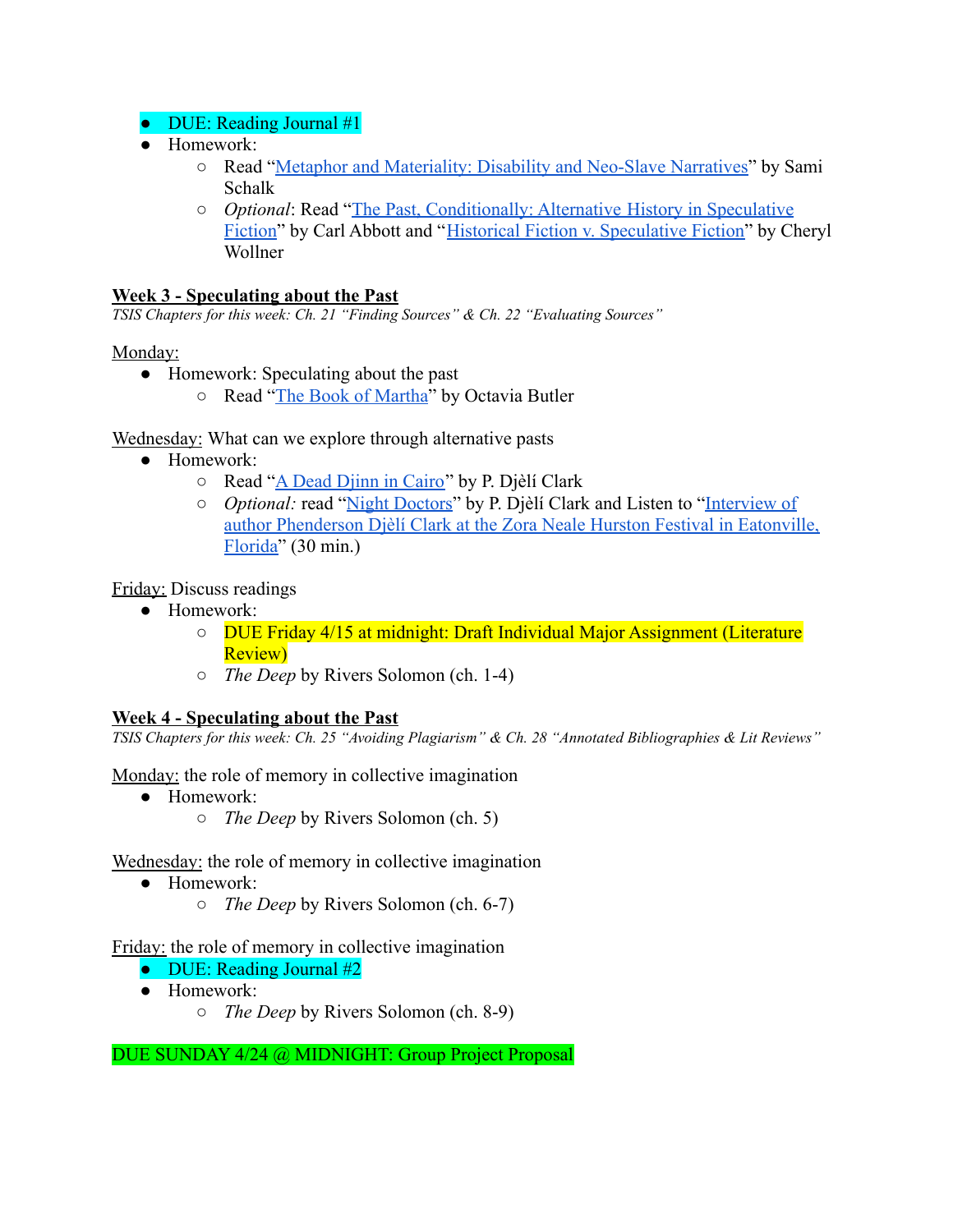### **Week 5 - Speculating about the Past**

*TSIS Chapters for this week: Ch. 16 "Collaborating"*

#### Monday: Concluding *The Deep*

● Homework: Continue revising Literature Review

Wednesday: What have we learned from the past

- Homework:
	- Continue revising Literature Review

Friday: Where the past and future meet

- DUE: Final Individual Major Assignment (Literature Review)
- Homework:
	- Read "[The Green Ribbon](https://drive.google.com/file/d/1jLXEl_M_RNTBPu1OgSQTzxKhSGmFIbB3/view?usp=sharing)" by Alvin Schwartz
	- Read "[The Husband Stitch](https://granta.com/The-Husband-Stitch/)" by Carmen Maria Machado

#### **Week 6 - Speculating about the Present**

*TSIS Chapters for this week: Ch. 32 "Choosing Media" & Ch. 33 "Designing Text"*

Monday: Adaptation in speculative fiction

- Homework:
	- Read "[The Yellow Wallpaper"](https://drive.google.com/file/d/1OUiBgfkG_5gz7UTAlzWioOkmgDAXC9eF/view?usp=sharing) by Charlotte Perkins Gillman
	- Read "Scales as Pale as Moonlight" and "Jaguar Woman" by Sylvia Moreno-Garcia

Wednesday: Women and speculative fiction

- Homework:
	- Read "The Ones Who Walk Away from Omelas" by Ursula K. LeGuin
	- Read "[The Ones Who Stay and Fight"](https://www.lightspeedmagazine.com/fiction/the-ones-who-stay-and-fight/) by N.K. Jemisin

Friday: Women and speculative fiction continued

- $\bullet$  DUE: Reading Journal #3
- Homework:
	- Read "[Being Indian is Not a Superpower"](https://electricliterature.com/being-indian-is-not-a-superpower/) and "[Rising](https://uncannymagazine.com/article/rising-star/) Star" by Stephen Graham Jones
	- *○ Optional*: read "[Interview: Stephen Graham Jones](https://uncannymagazine.com/article/interview-stephen-graham-jones/)" by Julia Rios

#### **Week 7 - Speculating about the Present**

*TSIS chapters for this week: ch. 35 "Giving Presentations"*

Monday: The role of culture

- Homework:
	- Finish draft of Group Major Research Project

#### DUE Tuesday 5/10 at midnight: Draft Group Major Research Project (Choose Your Own Adventure)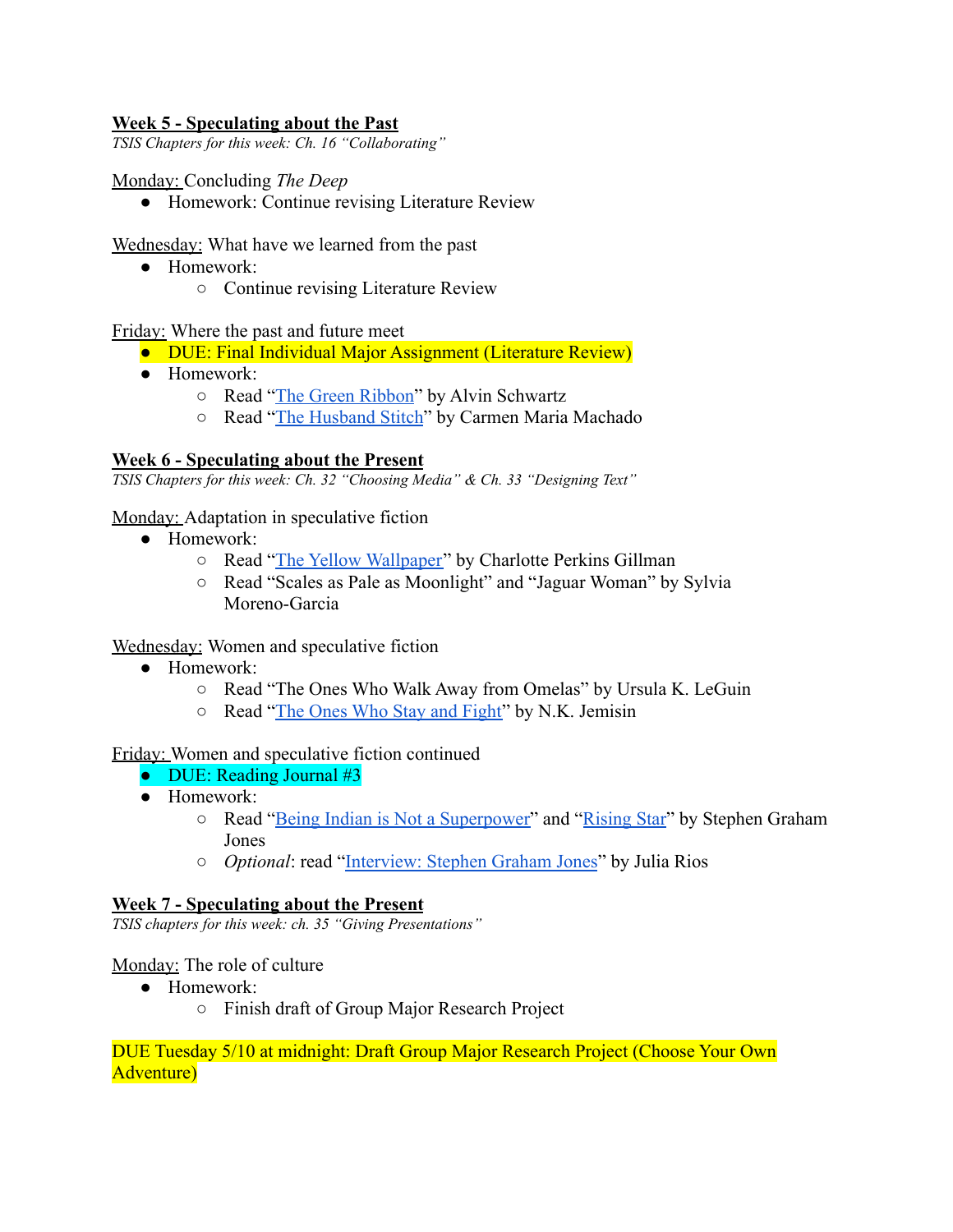Wednesday:

- Homework:
	- Read "[Loneliness is in your Blood"](http://www.nightmare-magazine.com/fiction/loneliness-is-in-your-blood/) by Caldwell Turnbald
	- *Optional*: read ["Help Me Follow My Sister to the Land](http://www.lightspeedmagazine.com/fiction/help-follow-sister-land-dead/) of the Dead" by Carmen Maria Machado

Friday: Life and Death

- Homework:
	- Read "[The Future of Bodyminds, Bodyminds of the Future"](https://drive.google.com/file/d/1MISZH4SuIzafpnKDpRWbWxQQmbUjZjFh/view?usp=sharing) by Sami Schalk

# **Week 8 - Speculating about the Future**

Monday: Speculating about the Future

- Homework:
	- Read "Speech Sounds" by Octavia Butler
	- Read "[A Room of One's Own](https://csi.asu.edu/story/tochi-onyebuchi-uif/)" by Tochi Onyebuchi
	- Listen to the [Us in Flux interview with Tochi Onyebuchi](https://www.youtube.com/watch?v=G6Jk_4JZNxw&t=3s) (1 hour)

# Wednesday: Today's Tomorrow

- Homework:
	- Read "What's Expected of Us" by Ted Chiang

Friday: What is fate?

- DUE: Reading Journal #4
- Homework:
	- Watch *Black Panther*

# **Week 9 - Speculating about the Future**

Monday: The Superhero

- Homework:
	- Read "The Token Superhero" by David F. Walker

Wednesday: Continue discussing *Black Panther* and readings.

- Homework:
	- Continue working on Group Major Assignment

# Friday: Continue discussing readings

- DUE: Final Group Major Assignment
- Homework:
	- Finish Group Major Assignment, prepare Project Showcase

# **Week 10 - Presentations**

Monday: NO CLASS - Memorial Day Spring 2022